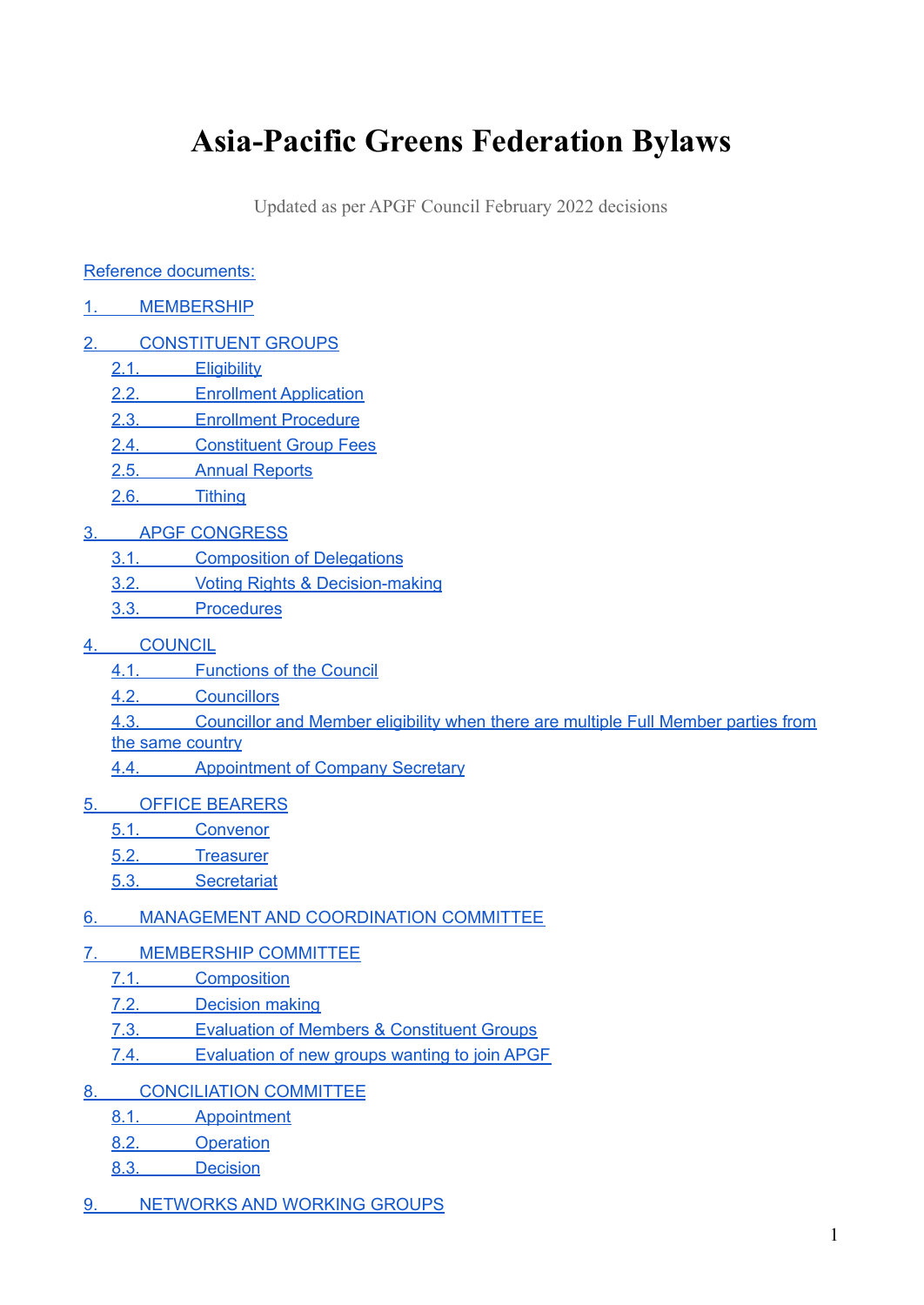9.1. [Definitions](#page-12-1)

9.2. [Establishment](#page-12-2)

9.3. [Operation](#page-12-3)

- 10. GLOBAL GREENS [REPRESENTATIVES](#page-12-4)
- 11. ANNUAL [GENERAL](#page-13-0) MEETING

# <span id="page-1-0"></span>**Reference documents:**

● Constitution: ■ [APGF Constitution amended 10 October 2021.pdf](https://drive.google.com/file/d/1AdtKSshV2dhGdn7tL1IwvyC00oU4ufDT/view?usp=sharing)

# <span id="page-1-1"></span>**1. MEMBERSHIP**

- 1.1. The number of Members per country shall be determined by consensus decision at a Council Meeting
- 1.2 Changes of Membership must be submitted by written notice to the APGF Convenor and include the endorsement of each APGF Constituent Group of that country.

# <span id="page-1-2"></span>**2. CONSTITUENT GROUPS**

#### <span id="page-1-3"></span>**2.1. Eligibility**

- 2.1.1 Partners shall
	- support the work of the APGF
	- have a regional perspective
	- be endorsed by at least two APGF full members

#### <span id="page-1-4"></span>**2.2. Enrollment Application**

- 2.2.1 The Full Member application includes:
	- constitution and ratification date
	- rules and policies
	- history of electoral participation and outcomes
	- structure: how decisions are made and who's on the governing body
	- membership description
	- financial statement (most recent and preferably audited)
	- referrals: three people from a current APGF Constituent Group who could be consulted about the applicant
	- contact details: email, website, social media links, phone and postal address
	- registration type: political party
	- confirmation of consent to the Global Greens Charter, the APGF Statutes, Rules and Policies.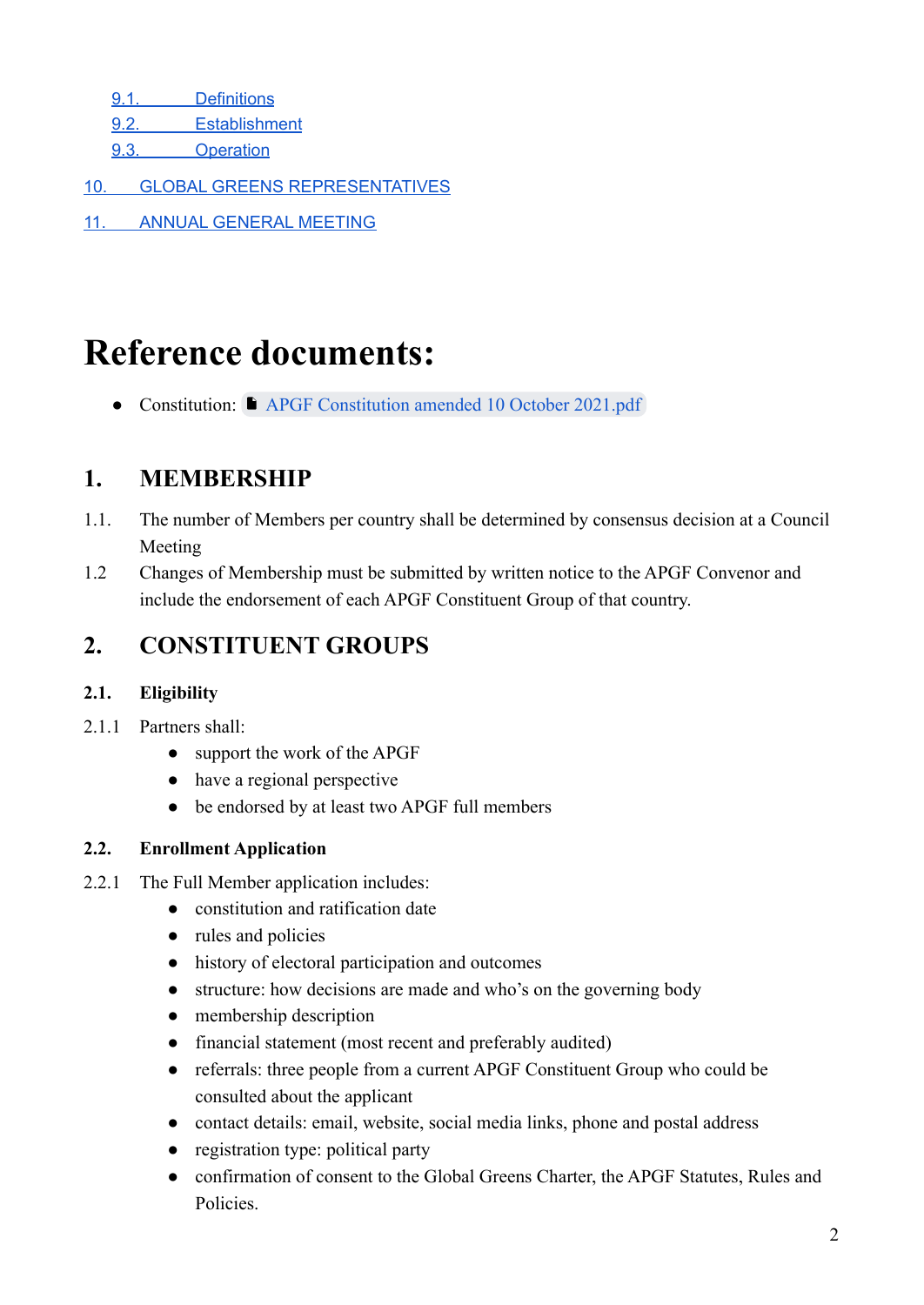- 2.2.2 The Associate application includes:
	- rules and policies
	- history of group
	- structure: how decisions are made and who's on the governing body
	- membership description
	- financial statement
	- contact details: email, website, social media links, phone and postal address
	- registration type: political party, non-profit, not registered, or other
	- confirmation of consent to the Global Greens Charter, the APGF Statutes, Rules and Policies.
- 2.2.3 The Partner application includes:
	- rules and policies if exists
	- history of group
	- structure: how decisions are made and who's on the governing body
	- membership description
	- financial statement if exists
	- registration type: political party, non-profit, not registered, or other.
- 2.2.4 All documents need to be submitted with an English translation.

#### <span id="page-2-0"></span>**2.3. Enrollment Procedure**

- 2.3.1 The Membership Committee reviews the application, may request further information and decides whether or not to proceed with the application.
- 2.3.2 If the Membership Committee decides to proceed with the application, a fact-finding visit may be organized to the country where meetings are held with the applicant party and with relevant organizations and bodies in order to get to know the applicant and the environment in which it works.
- 2.3.3 The fact-finding visit is conducted by at least two people including a:
	- Council member
	- Advisor who understands the applicant's local context
- 2.3.4 The fact-finding group will report to the Membership Committee on:
	- a history of the party
	- an overview of the political situation in the country
	- description of the electoral system in the country (registration, thresholds and funding requirements, other electoral barriers)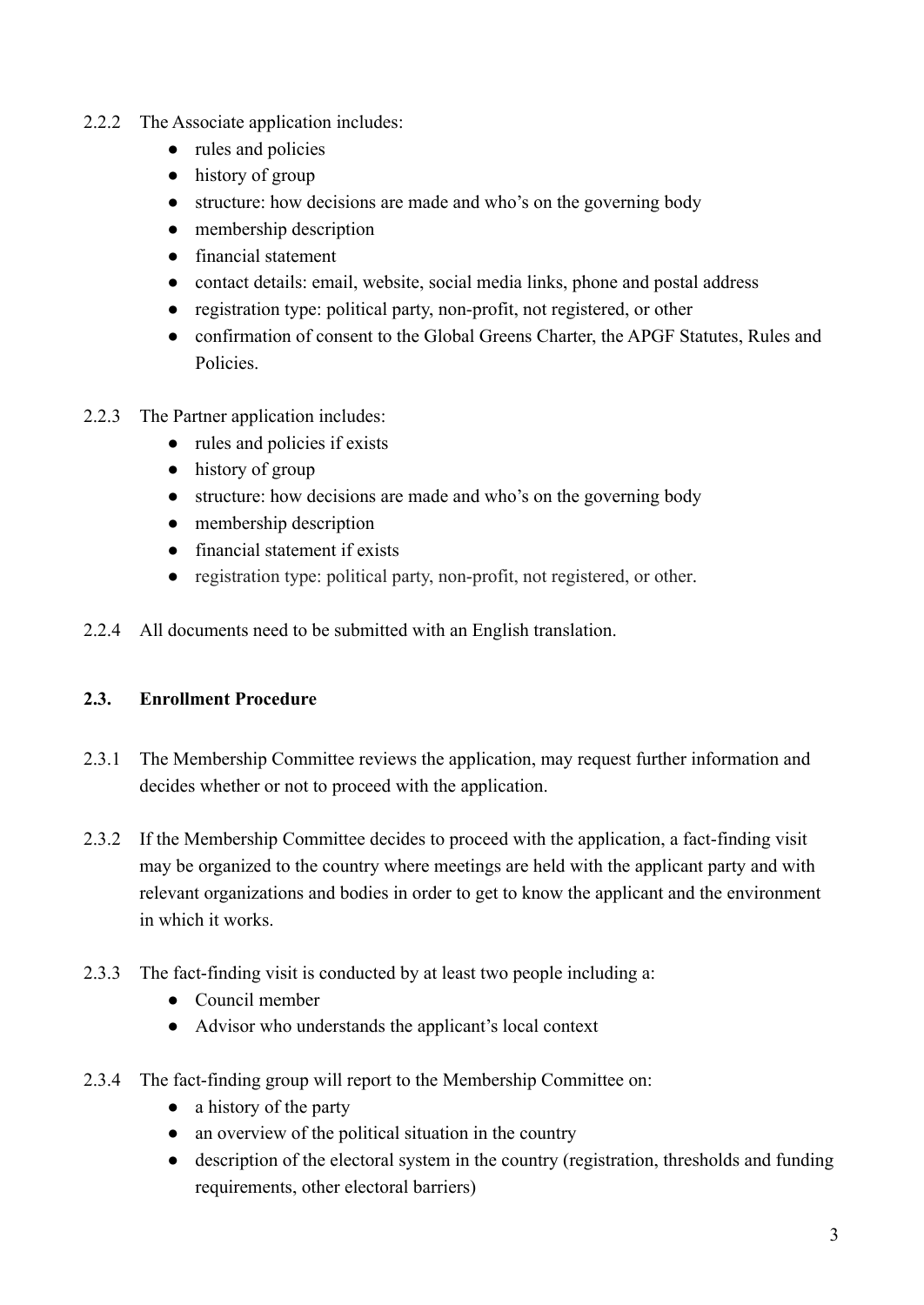- statistics of election results and description of any significant changes to the election rules
- key issues and campaigns of the party
- main political values in the applicant's program
- overview of financial situation
- media access and media coverage
- $\bullet$  existence of youth wing
- report of meetings with advisory bodies
- A report from the visit will be sent to the Membership Committee within one month. The report should state whether the enrollment criteria are fulfilled and should make a clear recommendation for the Membership Committee's course of action. If the Committee is in favour of eventual membership it should contain an action plan on improvements (if any) to be made by the applicant as a pre-condition of membership.
- 2.3.5 After consideration of the report, the Membership Committee makes a recommendation on the application. If more information on the applicant party is required, the Membership Committee is authorised to establish a monitoring period before putting a recommendation to the Council.
- 2.3.6 The recommendation plus the supporting documentation including the applicant's constitution shall be sent to Council where a vote on the application will be held.
- 2.3.7 Where there is an existing Full or Associate Member in the same country or politico-geographic region as the applicant, that Member shall be consulted on the application and its views included in the supporting documentation.
- 2.3.8 Upon acceptance by the Council, the Member must pay their membership fee and the APGF Secretariat will add the organization's name to the Register of Members.

#### <span id="page-3-0"></span>**2.4. Constituent Group Fees**

- 2.4.1 Shall be decided no later than 30 June for the following year
- 2.4.2 Invoices will be issued in the first quarter of the year and should be paid within three months. Reminder notices will be issued for fees remaining unpaid after this date warning of the possible loss of participation rights.
- 2.4.3 Constituent Groups who have not paid their fees by 31 December may have their participation rights with APGF suspended until the outstanding fees are paid
- 2.4.4 Constituent Groups who have not paid their fees for the prior year by 31 March may be subject to Termination as decided by Council
- 2.4.5 Annual Membership Fees:

The fees are aligned with the membership fees defined by the Global Greens and will be adjusted whenever they change their fees. There is no fee for the membership category of Partner.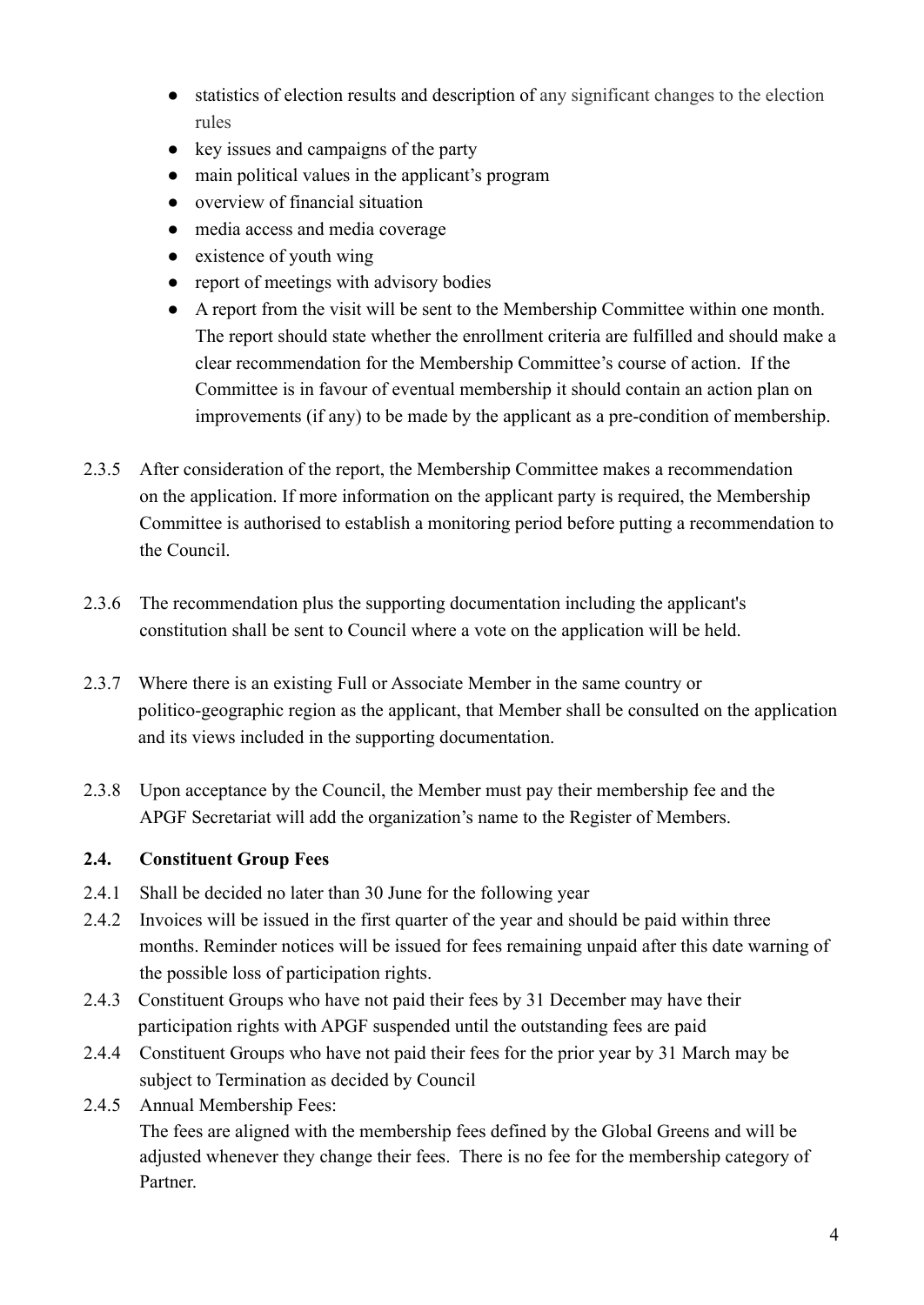The fees shown below cover both Global Greens and APGF membership.

|                        | <b>Associate</b> | <b>Full</b>    |
|------------------------|------------------|----------------|
| <b>Small</b><br>group  | E30              | $\epsilon$ 60  |
| <b>Medium</b><br>group | $\epsilon$ 300   | $\epsilon$ 400 |
| Large<br>group         | E750             | E1,500         |

#### <span id="page-4-0"></span>**2.5. Annual Reports**

- 2.5.1 Each Constituent Group will submit an annual report
- 2.5.2 The purpose of annual reports is to keep all Members and Constituent Groups updated on each other's developments
- 2.5.3 Shall be submitted by each Constituent Group through the online form located on the APGF website or through a form provided by the APGF Secretariat and submitted to the APGF Secretary.
- 2.5.4 Shall include an update on:
	- major developments in the policy, goals, organisational structure, campaigns, elections and learnings
	- political opportunities and challenges for the Greens
	- the political landscape of the country including any changes in electoral laws
	- the financial situation of the organisation
	- any other information that would be helpful for the development of other Green Parties
- 2.5.5 Must designate which parts need to be kept confidential
- 2.5.6 Must include an affirmation that the group continues to meet the eligibility requirements for their relevant membership category
- 2.5.7 Are due by 15 December of each year

#### <span id="page-4-1"></span>**2.6. Tithing**

- 2.6.1 Unless otherwise agreed, each constituent group will pay tithing as follows:
	- 1% of National and State (Regional) MP salaries
	- 1% of national party income

Unless otherwise agreed, these funds will be split 50% to Global Greens and 50% to APGF.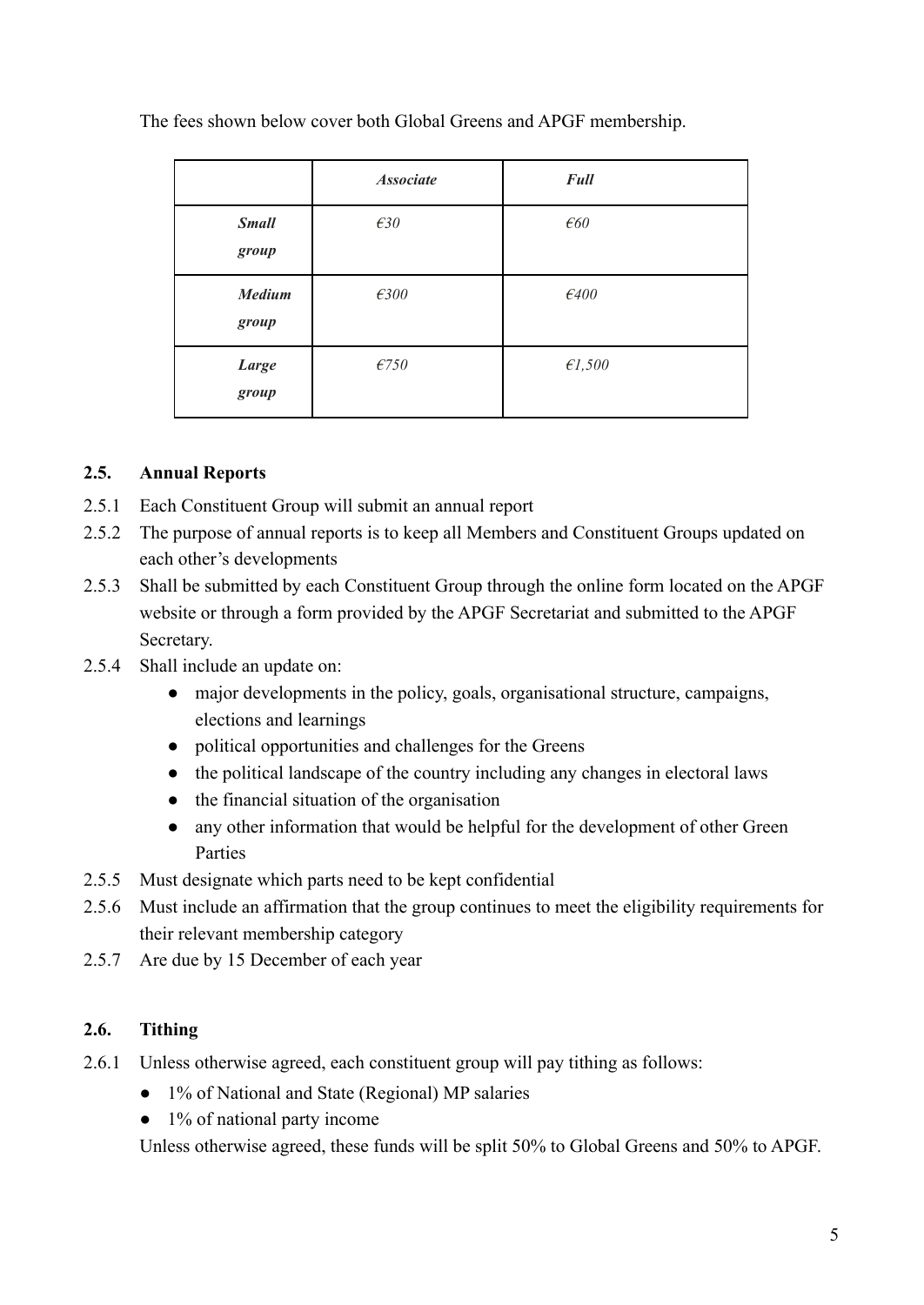*Note: Included are membership, donations, bequests, etc. Not included are Government reimbursement of election expenditure.*

# <span id="page-5-0"></span>**3. APGF CONGRESS**

#### <span id="page-5-1"></span>**3.1. Composition of Delegations**

- 3.1.1 Each country with one or more Full Members is entitled to three voting delegates. If there is more than one Full member in a country, they will negotiate among themselves how their entitlement is shared
- 3.1.2 Each country with one or more Associates may have three delegates with speaking rights; if there is more than one Associate Member in a country, they will negotiate among themselves how their entitlement is shared
- 3.1.3 Each Partner may have three delegates with speaking rights
- 3.1.4 The APYGN may have three delegates with speaking rights
- 3.1.5 Delegations shall strive to have gender diversity in their delegations
- 3.1.6 Delegations may nominate proxies to participate on their behalf
- 3.1.7 If there are no members of the APGF Women's Network on the Council, they may nominate three delegates with speaking rights.

#### <span id="page-5-2"></span>**3.2. Voting Rights & Decision-making**

- 3.2.1 Decisions arising at any meeting of the Congress shall be decided primarily by consensus
- 3.2.2 If consensus is not achieved, questions put to a vote shall be decided by a two-thirds majority of voting delegates (not including abstentions)

#### <span id="page-5-3"></span>**3.3. Procedures**

3.3.1 The Council must publish draft Congress Procedures three months before each Congress. These must include a process by which the Procedures may be amended, including during the Congress.

## <span id="page-5-4"></span>**4. COUNCIL**

#### <span id="page-5-5"></span>**4.1. Functions of the Council**

- 4.1.1 Adopts, amends and administers the Bylaws
- 4.1.2 Represents the APGF politically
- 4.1.3 Implements decisions made at Congress and General Meetings
- 4.1.4 Coordinates APGF activities
- 4.1.5 Supports and evaluates Networks and Working Groups
- 4.1.6 Makes membership decisions based on recommendations by the Membership Committee
- 4.1.7 Organises Annual General Meetings and Congress events

#### <span id="page-5-6"></span>**4.2. Councillors**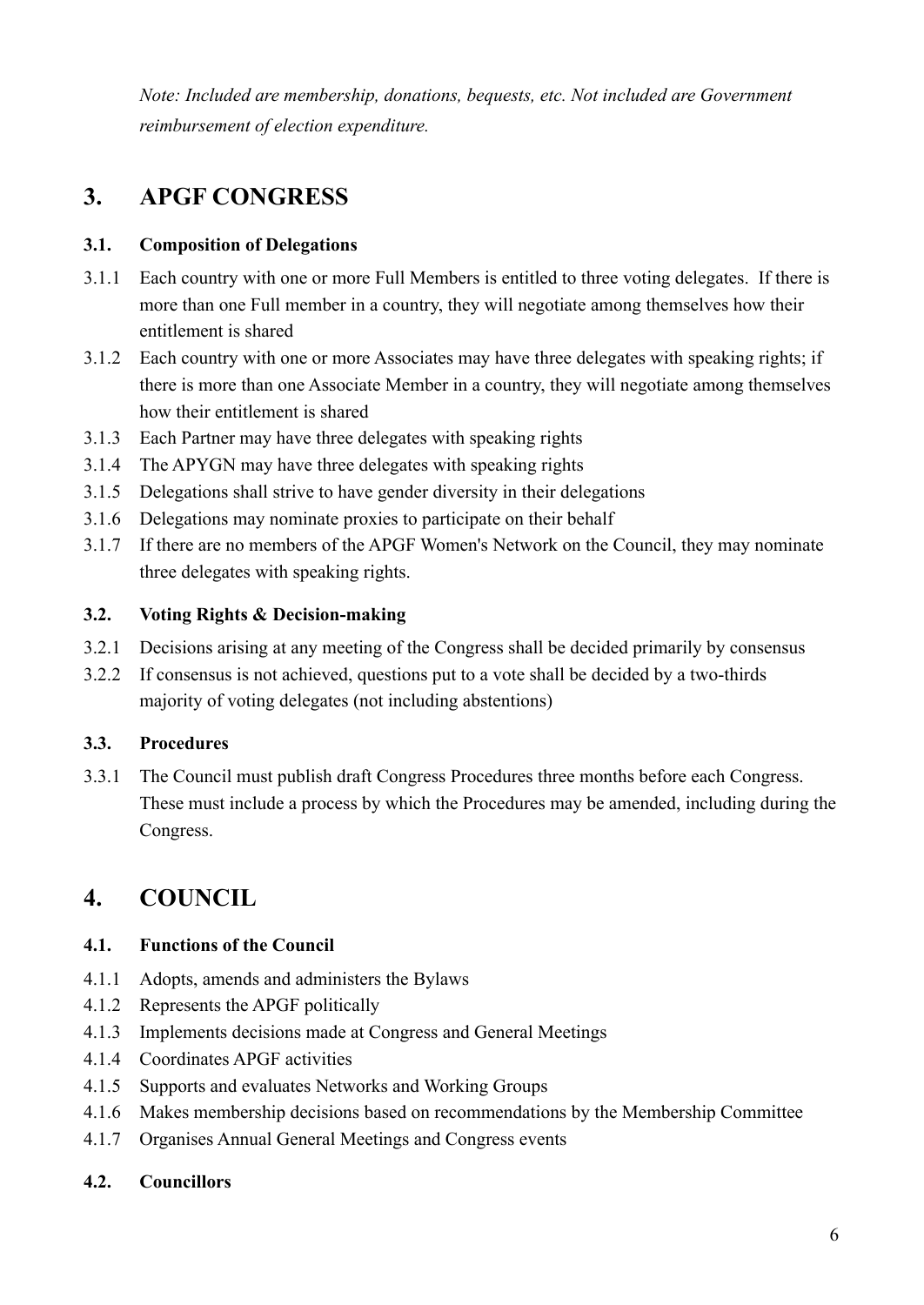- 4.2.1 The Women's Network appoints Councillors as required by the Constitution
- 4.2.2 May be suspended or dismissed following a proposal made by at least one-third of the Councillors, followed by a debate where the Councillor is given adequate opportunity to present his/her case, and the Council decides by consensus.
- 4.2.3 If a Councillor is unable to attend a Council meeting, that Councillor must notify the APGF Secretary and organise their alternate Councillor to attend. The alternate Councillor must be able to represent the views of the party, and exercise the proxy vote on behalf of the Councillor. If the Councillor is male, their alternate Councillor cannot be male.
- 4.2.4 If inactive for three months and/or failed to attend three successive Council meetings without a satisfactory explanation provided within two weeks of a request to do so, can be deemed to have resigned by a consensus decision of the remaining Councillors.
- 4.2.5 Will strive to achieve geographic balance in the co-option of advisors. Advisors may be rotated according to appropriate term limits determined by the Council to ensure that the Council is informed by a balance of perspectives.
- 4.2.6 Works as a collegial body. Deliberations and decisions are reached in a consensual way. The Council operates on a principle of collective responsibility in decision-making.
- 4.2.7 Shall use English as the working language of the Council. Other languages may be used if decided by the Council.

#### <span id="page-6-0"></span>**4.3. Councillor and Member eligibility when there are multiple Full Member parties from the same country**

The following process will determine eligibility for the Councillor and Member positions when there are multiple Full Member parties from the same country.

- 4.3.1 The relevant parties must form a reference group or committee, with equal representation from each party. The purpose of this group will be:
	- 4.3.1.1 To decide which party shall nominate its members for the APGF Councillor and Member positions, and
	- 4.3.1.2 To have ongoing communication and consultation about APGF matters, as well build trust, coordination and collaboration between the parties
- 4.3.2 If the parties are unable to reach agreement on 4.3.1.1, APGF shall nominate a neutral representative. The representative's role will be to assist the parties reach agreement through facilitation and mediation. The role of the APGF's representative shall not be to arbitrate - it is to assist the parties find mutual agreement. The representative must be agreeable to the parties.
- 4.3.3 If the parties are able to reach agreement through the above process, they shall submit a Memorandum of Understanding or similar to APGF. The Memorandum will specify the terms of the agreement, including regarding the Councillor and Member positions. The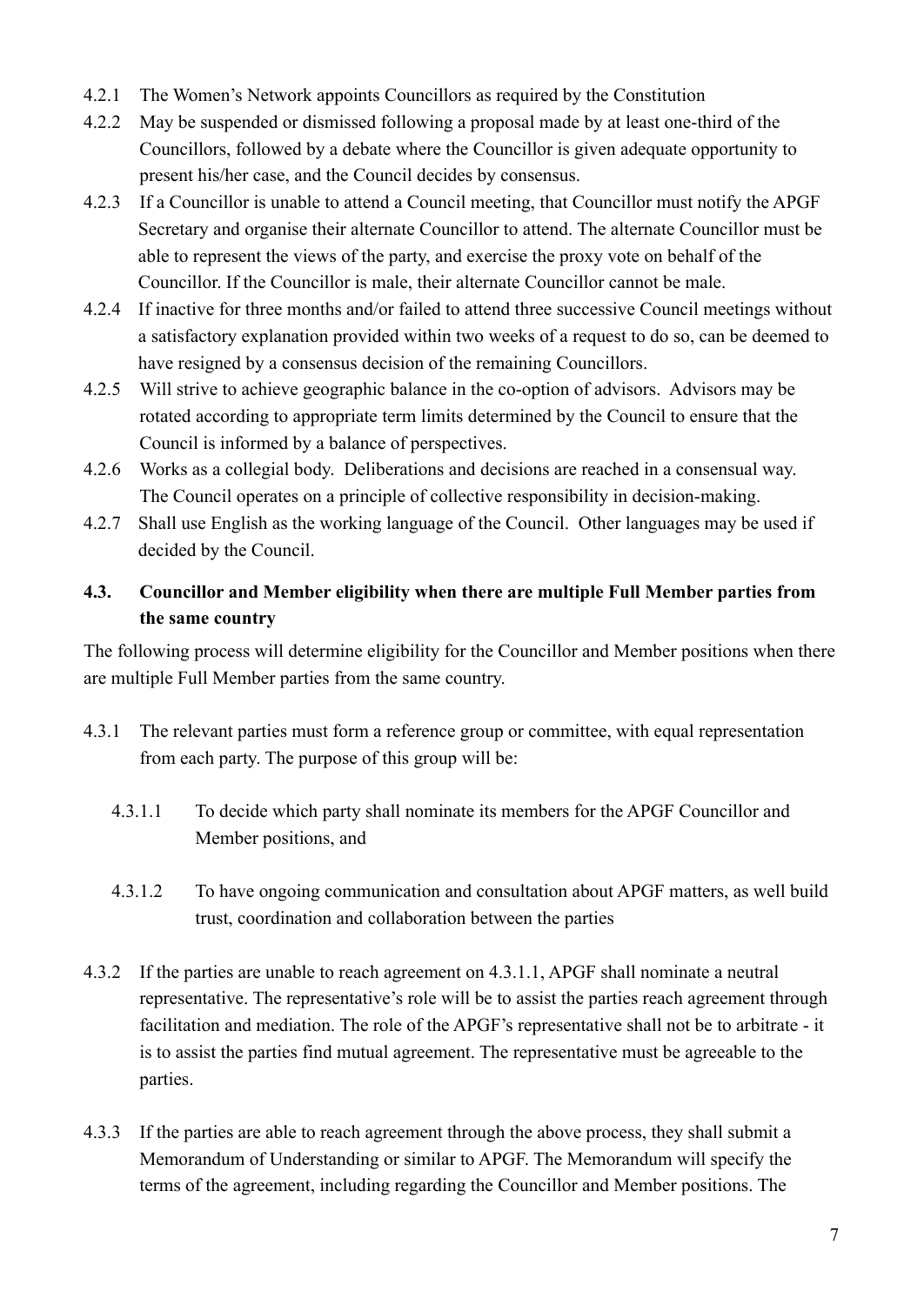Memorandum must be signed or otherwise confirmed by duly authorised representatives of the parties.

- 4.3.3.1 As an individual's eligibility for the Councillor Member positions requires the support of their party, nominations received for these positions outside of the agreed Memorandum of Understanding shall be considered ineligible by the Returning **Officer**
- 4.3.4 In the absence of a current Memorandum of Understanding or similar, through failure to reach agreement, expiry, termination, or withdrawal, any otherwise eligible member of all Full Member parties from the country shall be eligible to nominate for the Councillor and Member positions. The regular APGF election and selection processes (for example, the Councillor elections at the APGF Annual General Meeting) shall decide which person holds the Councillor and Member positions.

#### <span id="page-7-0"></span>**4.4. Appointment of Company Secretary**

- 4.4.1 APGF Council allows for up to 2 Company Secretaries, if required.
- 4.4.2 One of the Company Secretaries will be the APGF General Secretary.
- 4.4.3 If the APGF General Secretary is not an Australian resident, then a member of The Australian Greens is required to be the second APGF Company Secretary.
- 4.4.4 If the second Company Secretary is also an APGF Councillor, they may vote in their capacity as a Councillor, and will note any relevant conflicts of interest with their role as Company Secretary.
- 4.4.5 Any person nominating for and holding the position of the second Company Secretary, must also be a member of the Australian Greens.

## <span id="page-7-1"></span>**5. OFFICE BEARERS**

For any Office Bearer, if inactive for three months, and/or failed to attend three successive Council meetings without a satisfactory explanation provided within two weeks of a request to do so, the position may be declared vacant and the casual vacancy filled by Council until the next AGM.

APGF may decide to elect or appoint a Deputy for Office Bearer positions. If so decided, the role of the Deputy will be to assist the principal Office Bearer(s) perform their duties. The principal Office Bearer(s) may delegate responsibility for parts of their role to the Deputy, or other appropriate tasks for the benefit of APGF.

#### <span id="page-7-2"></span>**5.1. Convenor**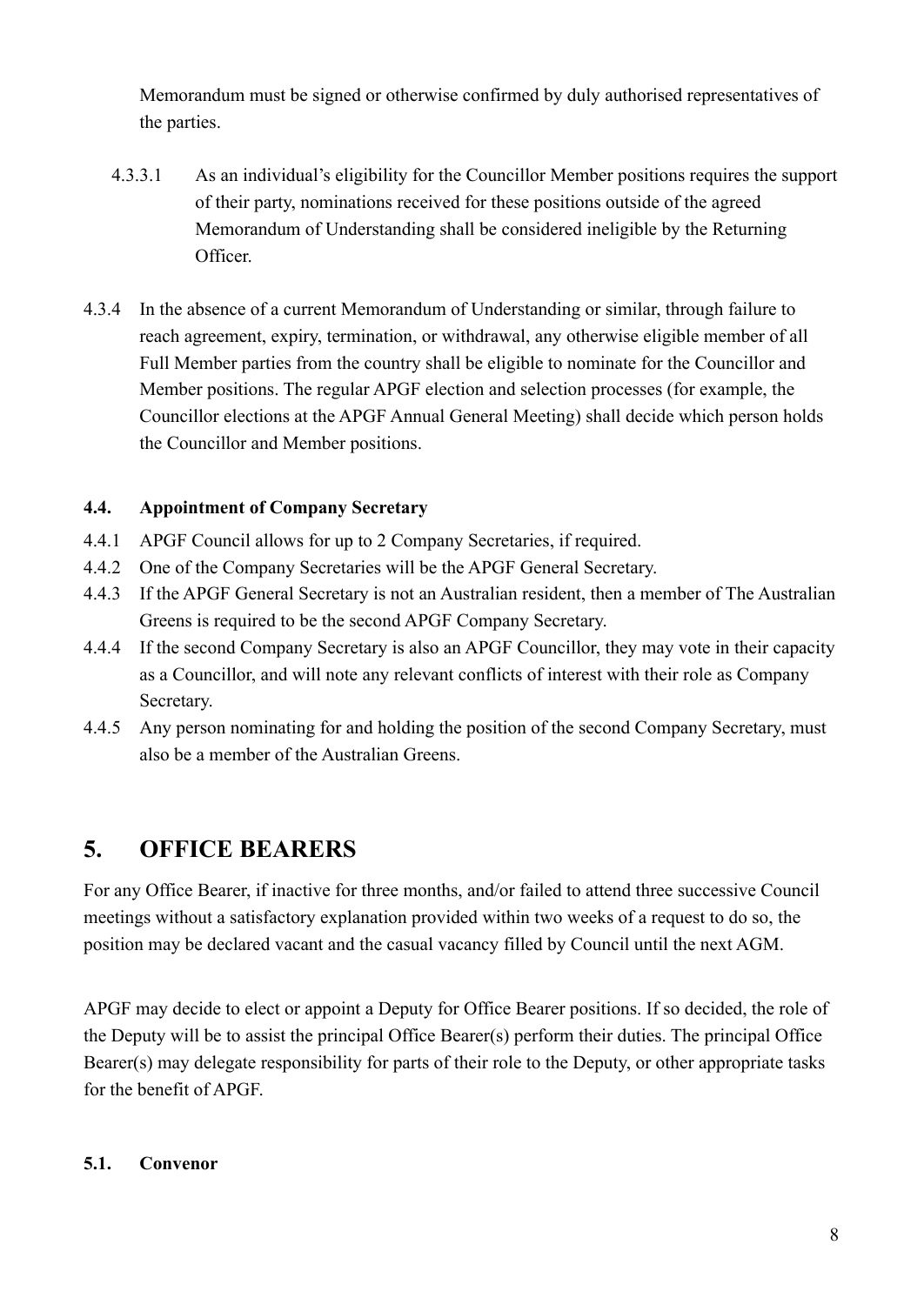- 5.1.1 Is a public representative of the APGF and ensures a coherent political and strategic development of the APGF
- 5.1.2 Safeguards & implements the Global Greens Charter by ensuring timely responses to issues relating to the Charter arising both within and external to the APGF community, including arranging negotiation and conflict management as determined by the Council
- 5.1.3 Develops common views and campaigns by overseeing the preparation of APGF statements and messages by spokespeople endorsed by the Council
- 5.1.4 Encourages joint action by coordinating the implementation of resolutions passed by the APGF & Global Greens
- 5.1.5 Facilitates the exchange of skills and support by aligning the APGF services provided to its Constituent Groups so that they develop coherently with APGF & Global Greens priorities.
- 5.1.6 Promotes Green ideas and values by serving as an ambassador for the APGF by liaising with key organisations (research, business, philanthropic, and intergovernmental organisations) to increase mutually beneficial relationships with Green Parties, the APGF & Global Greens
- 5.1.7 Supports internal coordination by:
	- ensuring legal responsibilities are met by the Council, AGM, MAC and Secretariat
	- facilitating Council and MAC meetings
	- managing the Secretary's work
	- ensuring meetings are held as required
	- $\bullet$  ensuring the work of the APGF & Global Greens is communicated to the Members and Constituent Groups

#### <span id="page-8-0"></span>**5.2. Treasurer**

- 5.2.1 Supervises the budget, accounts and exercises financial control of the APGF
- 5.2.2 Initiates and monitors financial protocols to ensure the transparency and accountability of APGF finances
- 5.2.3 Presents expenses to the Council or MAC for decision. Between committee meetings, decides on expenses together with the Convenor and any Constituent Groups concerned
- 5.2.4 Where possible helps develop new sources of income for the APGF
- 5.2.5 Follows up with groups whose membership fees are overdue

#### <span id="page-8-1"></span>**5.3. Secretariat**

- 5.3.1 The basic tasks of the Secretariat include:
	- Organisation and support
	- Communication internal and external to the APGF
	- Financial administration and management of staff and volunteers
- 5.3.2 The Secretariat facilitates:
	- Communication and collaboration by:
		- liaising regularly with Constituent Groups to inform and engage them in the activities of the APGF
		- facilitating information exchange and networking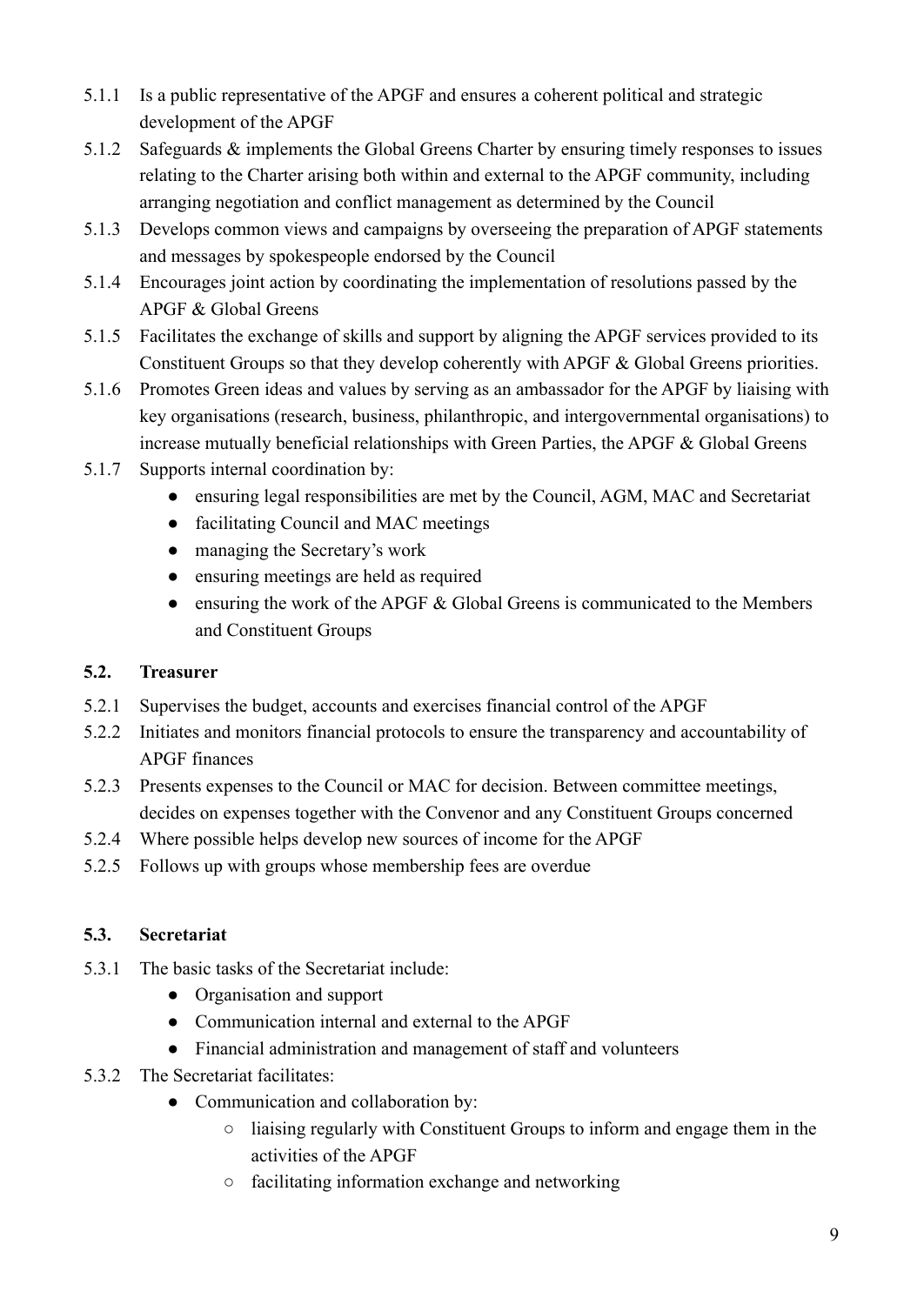- keeping accurate contact information of Members and Constituent Groups
- Managing the APGF website and database, keeping them updated with regular fresh material, increasing the use of social media and acting as a resource center for APGF information
- organising Congresses and other meetings
- organising fact finding missions to parties
- arranging the translation of information into key APGF languages as needed
- a coherent Green political agenda by:
	- assisting in the preparation of APGF statements
	- engaging individual supporters, activists and green minded citizens through campaigns, projects, working groups and networks of the APGF
- joint action by:
	- coordinating the collaboration among the international secretariats of the APGF Full Members.
	- $\circ$  assisting with the implementation of APGF & Global Green resolutions
- Administration of the APGF, by:
	- liaising with the Convenor for the day-to-day management of the APGF
	- reporting to the Council on the Secretariat's activities and on the political and organisational developments of the APGF
	- helping to ensure that legal requirements are met by the APGF
	- providing administrative and organisational assistance to the Council and MAC so that they function and communicate regularly and well
	- Maintaining details in the ASIC register
- financial management by:
	- helping the fundraising programme planning and development
	- maintaining an effective and transparent financial administration
- 5.3.3 The main position in the Secretariat is the General Secretary. The General Secretary is responsible for leading the organisation's operations and giving direction and clarity to the organisation's strategic and governance policy development.

## <span id="page-9-0"></span>**6. MANAGEMENT AND COORDINATION COMMITTEE**

- 6.1. Supports the APGF's internal coordination by:
	- administering the APGF Secretariat, finances, staff and resources
	- establishing and overseeing working groups as needed
- <span id="page-9-1"></span>6.2. Council will determine the scope of work for this committee

### **7. MEMBERSHIP COMMITTEE**

#### <span id="page-9-2"></span>**7.1. Composition**

7.1.1 The Council will appoint a permanent Membership Committee of at least three people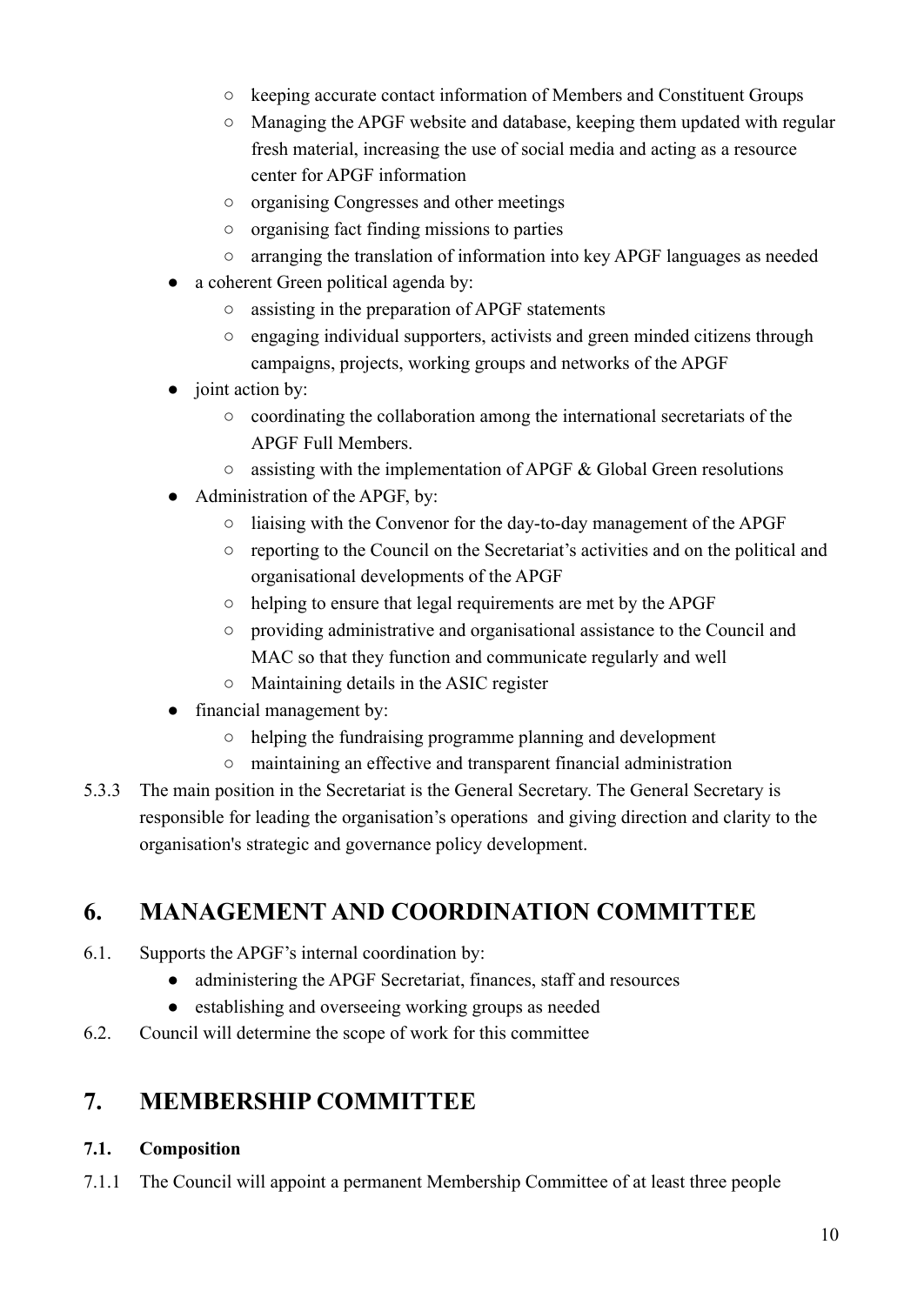- 7.1.2 The APGF co-/Convenor(s) shall automatically be a member of the Membership Committee. In the case of co-Convenors, they shall be considered to hold one member position on the Committee.
- 7.1.3 Additional Membership Committee appointments shall take geography and age distribution into account.
- 7.1.3 No more than half of Membership Committee members may be male.

#### <span id="page-10-0"></span>**7.2. Decision making**

- 7.2.1 The Membership Committee shall reach decisions by consensus
- 7.2.2 Where consensus cannot be reached, the alternative recommendations and reasons will be referred to the Council for decision
- 7.2.3 The Membership Committee will submit its recommendations to the Council for ratification

#### <span id="page-10-1"></span>**7.3. Evaluation of Members & Constituent Groups**

- 7.3.1 The Membership Committee is responsible for evaluating and assessing the annual reports
- 7.3.2 One year prior to APGF and Global Green congresses, the Membership Committee shall ascertain if the status of existing Members and Constituent Groups has changed
- 7.3.3 Each Constituent Group will be asked to submit information explaining the current state of their organisation. Constituent Groups who do not respond to such a request within two months will be considered to have disaffiliated from the APGF unless an extension is granted
- 7.3.4 The Council may initiate a review of a Member or Constituent Group at any time if there is reason to believe that the situation has significantly changed or that the Constituent Groups has acted contrary to its obligations to the APGF
- 7.3.5 Any Constituent Group may request the Membership Committee to change their category by means of a letter sent to the Secretariat explaining the grounds for the proposed change. The Committee will then make a recommendation to the Council
- 7.3.6 Where there are multiple Green parties in one country or nation and potential for open electoral competition between Green Parties or their component local parties, the Membership Committee shall work with all Constituent Groups concerned to seek an agreed and equitable solution and shall report as soon as possible to the Council
- 7.3.7 If no agreement can be reached, the Membership Committee may consult the Conciliation Committee and will present recommendations to the Council for resolution of the issues
- 7.3.8 The Membership Committee is responsible for evaluating any formal complaints about APGF Members and Constituent Groups which are submitted to the Secretariat according to the Complaint Submission Procedure
- 7.3.9 A Constituent group may be suspended, demoted (changed from Full to Associate, or Associate to Partner) or expelled, if a serious violation of the Global Greens Charter is proven.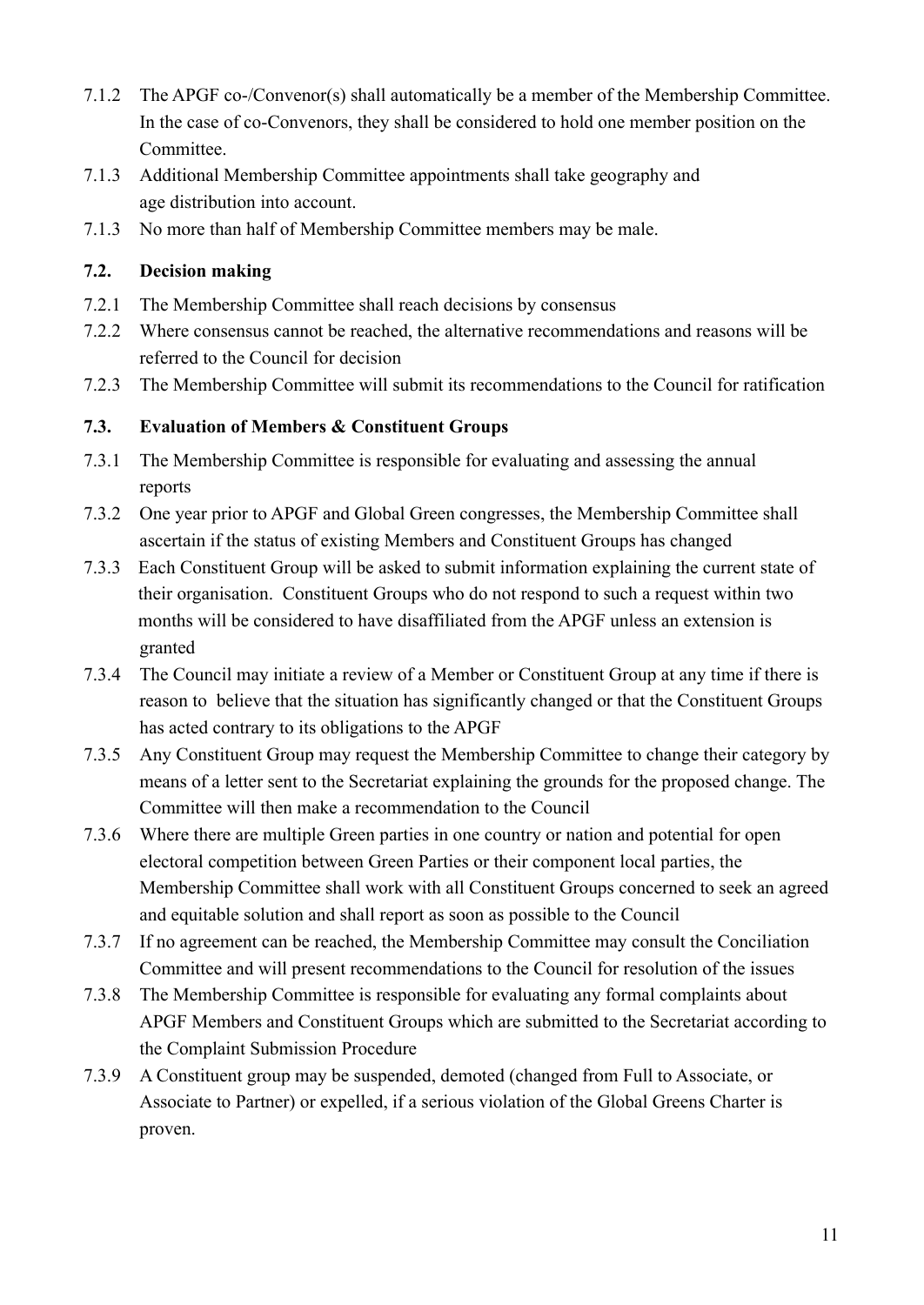The member group must be advised of the allegations in as much detail as possible, and will be given an opportunity to present their case and to respond to arguments presented by the opposing side.

Those reviewing the case must be impartial and must make a decision based on a balanced and considered assessment of the information and evidence before them without favouring one party over another.

Administrative decisions must be based on logical proof or evidence rather than speculation or suspicion, or on assurances of what might be done at a future date. Evidence (arguments, allegations, documents, photos, etc) presented by one party must be disclosed to the other party, who may then subject it to scrutiny.

Taking into account the violation and the response from the member group, the Membership Committee may then make a recommendation to Council on the action to be taken.

#### <span id="page-11-0"></span>**7.4. Evaluation of new groups wanting to join APGF**

7.4.1 Refer to Section 2.3 for details of how this is achieved

### <span id="page-11-1"></span>**8. CONCILIATION COMMITTEE**

#### <span id="page-11-2"></span>**8.1. Appointment**

- 8.1.1 The Council shall convene a Conciliation Committee of between five and nine participants to assist in settling disputes as needed
- 8.1.2 Committee members must be suitably qualified for the work and should to the extent possible be regionally balanced
- 8.1.3 No more than half of Membership Committee members may be male

#### <span id="page-11-3"></span>**8.2. Operation**

- 8.2.1 If the Executive determines that an issue should be referred to the Conciliation Committee this will be done expeditiously and within three months of the request being made
- 8.2.2 The Conciliation Committee will determine its own procedures and mode of operation within the constraints of operating regionally and with limited resources
- 8.2.3 Deliberations will not normally be open to the public; the Panel may however decide on an open hearing with the consent of all concerned parties
- 8.2.4 The Conciliation Committee will operate in accordance with principles of natural justice and give all parties equal opportunity to present their view
- 8.2.5 The Conciliation Committee will complete its work on a dispute within six months unless otherwise decided by the Executive

#### <span id="page-11-4"></span>**8.3. Decision**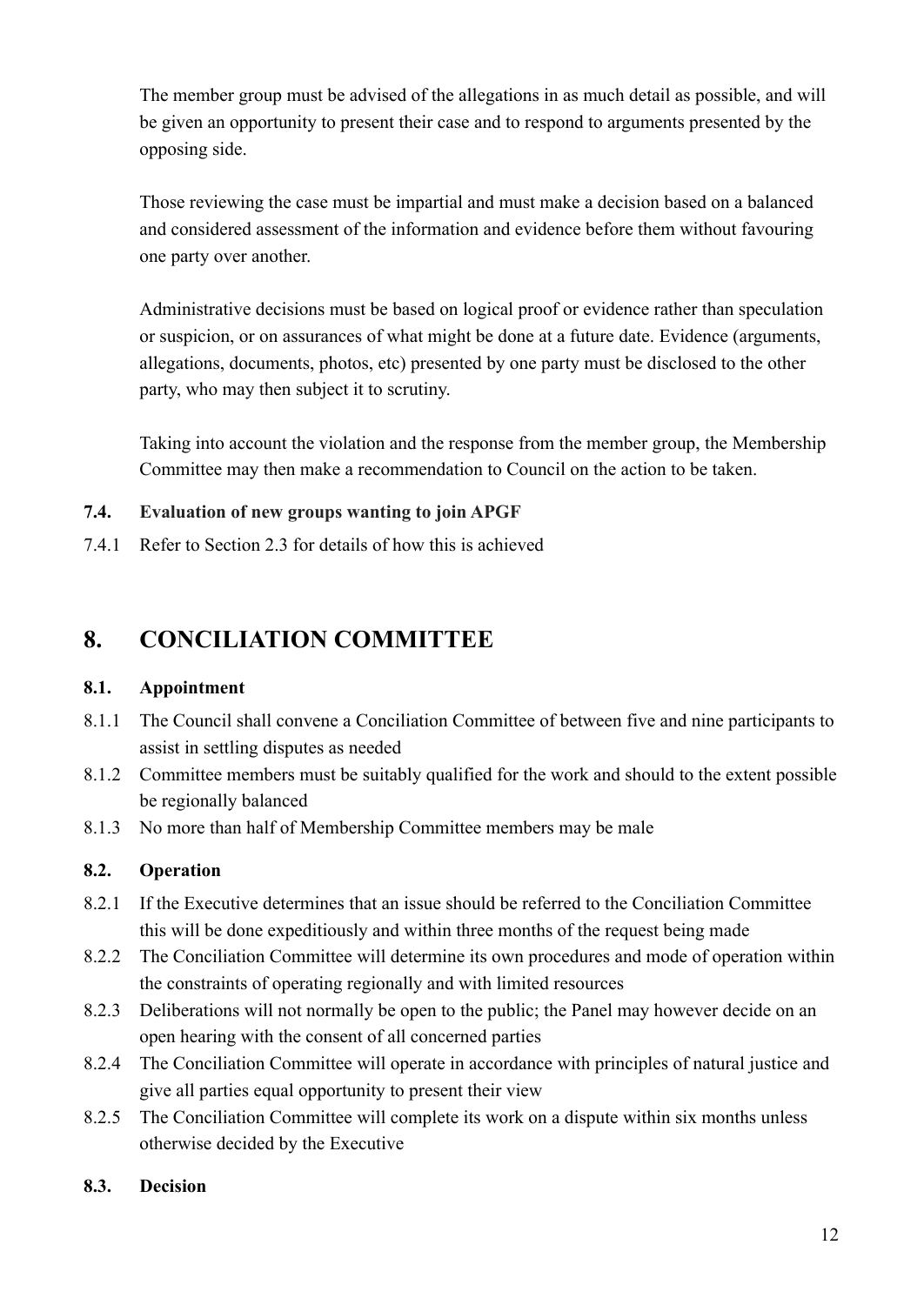8.3.1 The Conciliation Committee will report in writing to the MAC on its decisions and may make recommendations to the Council arising from its work

# <span id="page-12-0"></span>**9. NETWORKS AND WORKING GROUPS**

#### <span id="page-12-1"></span>**9.1. Definitions**

- 9.1.1 A *network* is a number of individuals and groups that come together for a common purpose.
- 9.1.2 A *working group* is a nominated set of individuals and groups brought together to carry out a defined task.
- 9.1.3 *Mode of operation* includes membership, structure, decision-making rules, resources required (if any), sources of support, methods of communication and the like.

#### <span id="page-12-2"></span>**9.2. Establishment**

- 9.2.1 An APGF network or working group must be authorised by the Council for a defined period of time.
- 9.2.2 A network or working group can only be authorised through the adoption of a written mandate setting out:
	- name
	- purpose
	- a mode of operation that is consistent with the Global Greens charter and APGF statutes.
	- names of persons or holders of positions who are responsible for communicating with the Council on the operation of the network or working group
	- agreed delegations such as for fundraising, public statements, use of the APGF name and logo, participation at Congresses, access databases, and the like

#### <span id="page-12-3"></span>**9.3. Operation**

- 9.3.1 APGF networks and working groups must operate in accordance with their mandate.
- 9.3.2 A network or working group must report annually to the APGF Council on its activities and achievements and at other times if requested.
- 9.3.3 Each network or working group will be reviewed at least every year to determine whether it should continue.

# <span id="page-12-4"></span>**10. GLOBAL GREENS REPRESENTATIVES**

- 10.1 APGF Representatives in the GGC shall abide by the roles and responsibilities set out in the Global Greens Statutes, Bylaws and related policy documents
- 10.2 Elections will be held according to the procedures established for each APGF AGM, if any
- 10.3 Three representatives and three substitute representatives will be determined. A Lead representative and a substitute Lead representative will also be determined at that time.